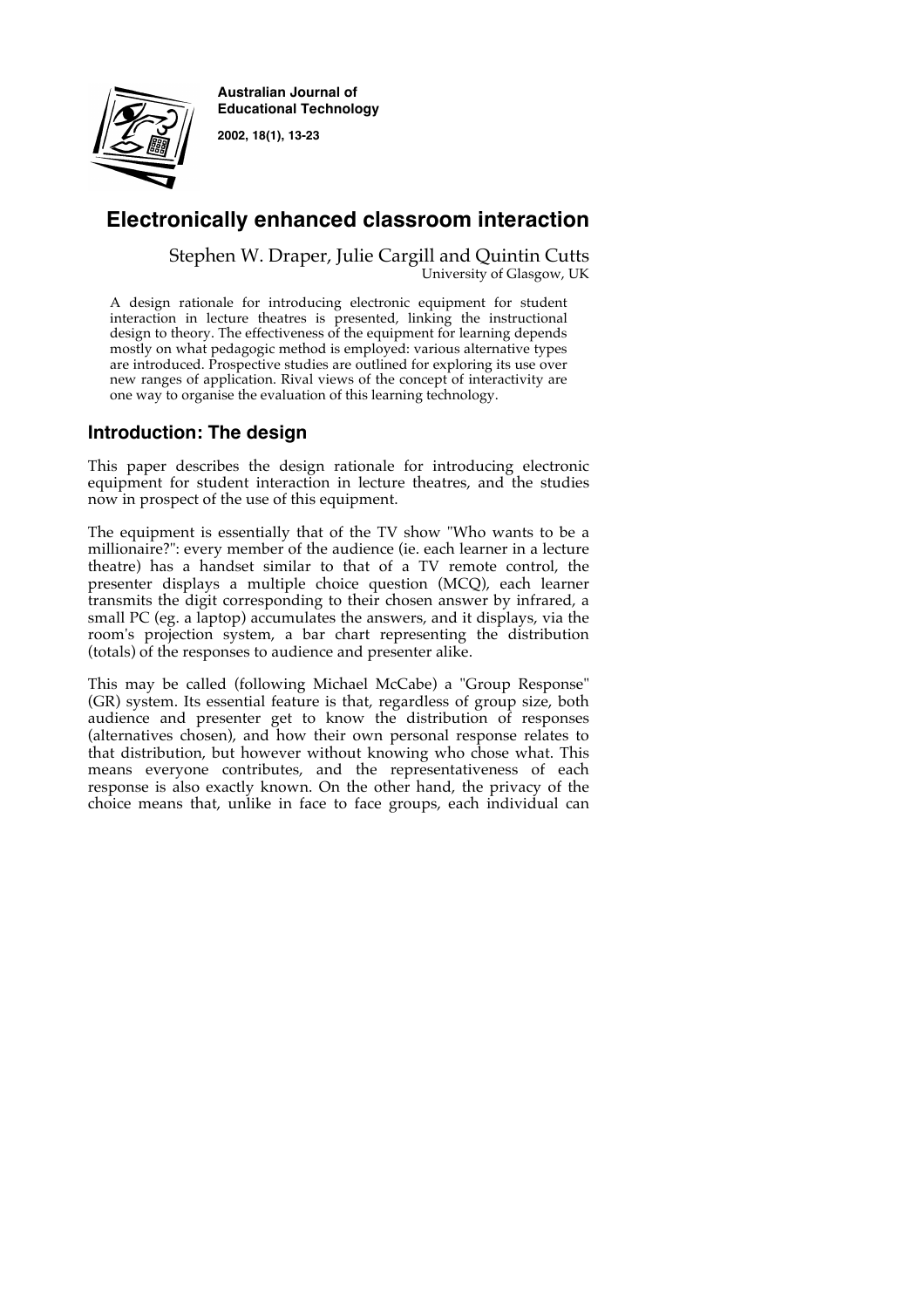express the choice they incline to, rather than only a choice they feel able to explain and justify to others. These are quite often different both in science learning and in social processes.

The main pedagogic categories of use of the equipment are:

- **• Assessment**, both formative and as practice for summative assessment. Here the MCQs are meant to test content knowledge, and perhaps are drawn from a bank used for formal assessment on the course. The advantages of the equipment here are that "marking" is fully automatic, each learner can know immediately if they gave the right or wrong answer, how their performance on the question compares to the group as a whole, tailored explanations may be given by the presenter, and the presenter equally sees immediately how well the class measures up on that question (feedback from learners to teacher). The feedback cycle here takes about two minutes per item (somewhat longer if explanations are given). Any kind of MCQ may be used, provided the response is a single selection from a small fixed set: whether the usual rather shallow item, or one designed to probe understanding more than information retention (possibly by prior use of phenomenography (Marton, 1981; Marton & Booth, 1997) to map the common misconceptions).
- **Formative feedback on learning** within a class (ie. within a contact period). Similar items might be used, but in order to discover and demonstrate what points should be focussed on during the class. Thus one or several such question items at the start of a class could be used to select a topic for detailed coverage, while the same or similar items at the end could demonstrate to what degree the group now understood the topic.
- **Formative feedback to the teacher** on the teaching, ie. "course feedback". While the standard questionnaire at the end of a term, semester, or course has in general only a small effect on changing anything (Cohen, 1980) and takes a year to do so, a quick on the spot anonymous poll half way through a class (eg. on whether the pace is too fast or too slow, the jokes too numerous or infrequent, the examples too many or few) can be used to change things immediately. Making adjustments to the teaching every 30 minutes, instead of only once a year, and furthermore making them for the particular group that gave the feedback, is much more likely to be effective than the usual practice.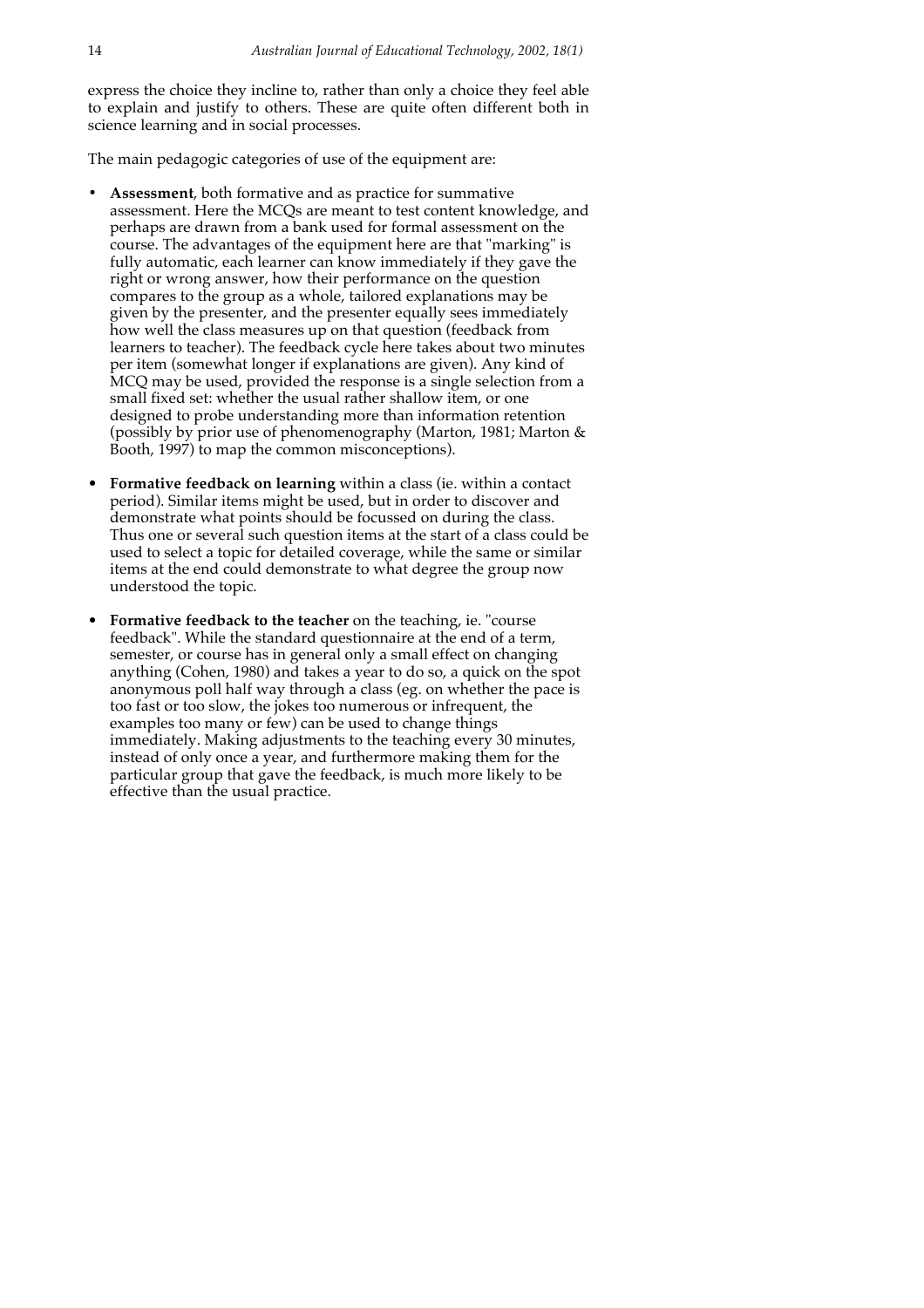Even better on the spot evaluation might be done by asking students what the best and worst issues are in the teaching at present. Assuming that even a handful are willing to mention an issue to the teacher's face, these can then be put as questions to the class, and an accurate secret ballot taken on the breadth of support for each one. This cycle of an open-ended evaluation probe, followed by systematic (and quantitative) measures of the issues thus identified, is the best evaluation practice: much better than using standard course questionnaires for all classes, learners, teachers, and contexts. Normally it would take days or weeks: but the whole 2-phase cycle could be done within 10 minutes.

- **Peer assessment** could be done on the spot, saving the teacher administrative time and giving the learner much more rapid, though public, feedback. For example if each student has to give a verbal presentation and this is peer assessed, then at the end of their talk the teacher can display (say) each of 10 criteria in turn, and get the other students to enter their mark for this anonymously but on the spot, with the totals displayed.
- **Community mutual awareness building**. At the start of any group, eg. a research symposium or the first meeting of a new class, the equipment gives a convenient way to create some mutual awareness of the group as a whole by displaying personal questions and having the distribution of responses displayed. For example, at a research meeting start by asking people's ages (which illustrates the advantage of anonymity), and the kind of department or institution they come from, and some alternative reasons for attending. At the start of a class, I might ask whether each student is straight from school or not, their gender, which faculty they belong to, whether they signed up for the course because it is their main interest, a side interest, or are just making up the number of courses they do.
- **Experiments using human responses**: for topics that concern human responses, a very considerable range of experiments can be directly demonstrated using the audience as participants. For instance visual illusions may be displayed and the equipment used to show what degree of uniformity of response is found. Priming effects can be shown, where the perception of an ambiguous word or display is affected by what was shown before. The performance of witnesses to a crime (including the effects of some well known biases) can be explored by showing a short film, followed by various questions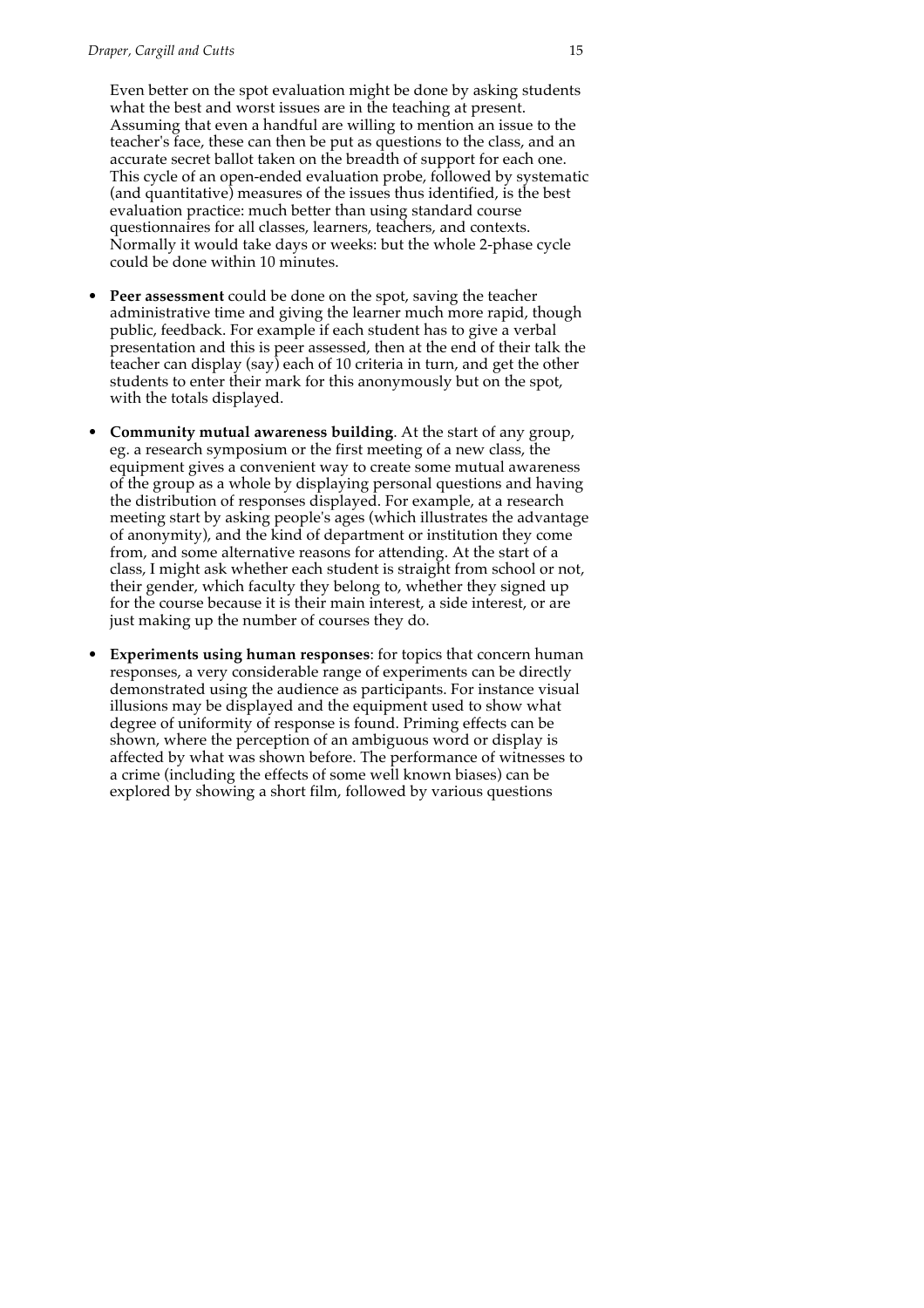about what was shown. Social psychology effects, eg. on conformity, could be demonstrated if responses to early questions were faked to see whether the class then changed their responses to later questions. In general, experiments that rely only on a stimulus and a forced choice response, but not on accurate measurements of reaction times, can usually be demonstrated in this way. Thus for the particular case of psychology, but also for parts of physiology, medicine, economics, and so on, direct demonstrations of relevant effects can be mounted.

• Possibly the most productive application, however, and the one with the largest body of existing research, is in using the equipment to **initiate a discussion**. Here, a carefully chosen MCQ is displayed and the learners register an answer, thus privately committing to a definite opinion. The presenter then, however, does not indicate the "right" answer but directs the class to discuss their answers with each other. Having to produce explanations and reasons is powerfully "mathemagenic" (conducive to learning), which of course is why researchers learn so much from giving talks and writing papers, and why teachers make their students write essays and answer questions. The equipment can be a significant help in introducing this, even into large classes. This method of teaching by questions has been widely used and researched, although mostly without electronic aids (Hake, 1998a, 1998b).

#### **Justification or design rationale**

Although techno-enthusiasts, and indeed many government agencies or departments, have been pushing the use of computers and other technologies in education, and there are now many people whose job is essentially this and who are therefore necessarily aligned with this indiscriminately positive attitude, there is still very little good evidence of benefits. Perhaps this is not surprising: Landauer (1995) found it very hard to discover evidence of economic benefits for using computer technology in general. Besides suggesting that developing evaluation methods powerful enough to test this may be a more important, if more difficult, research task than generating yet another application of technology to learning, this does mean that each application should be carefully justified. In a review of a number of applications (Draper, 1998), I argued that most applications showed no significant improvements over what they replaced, but that the few striking positive exceptions were characterised by "niche-based design": by a good fit between a particular learning situation and a specific technical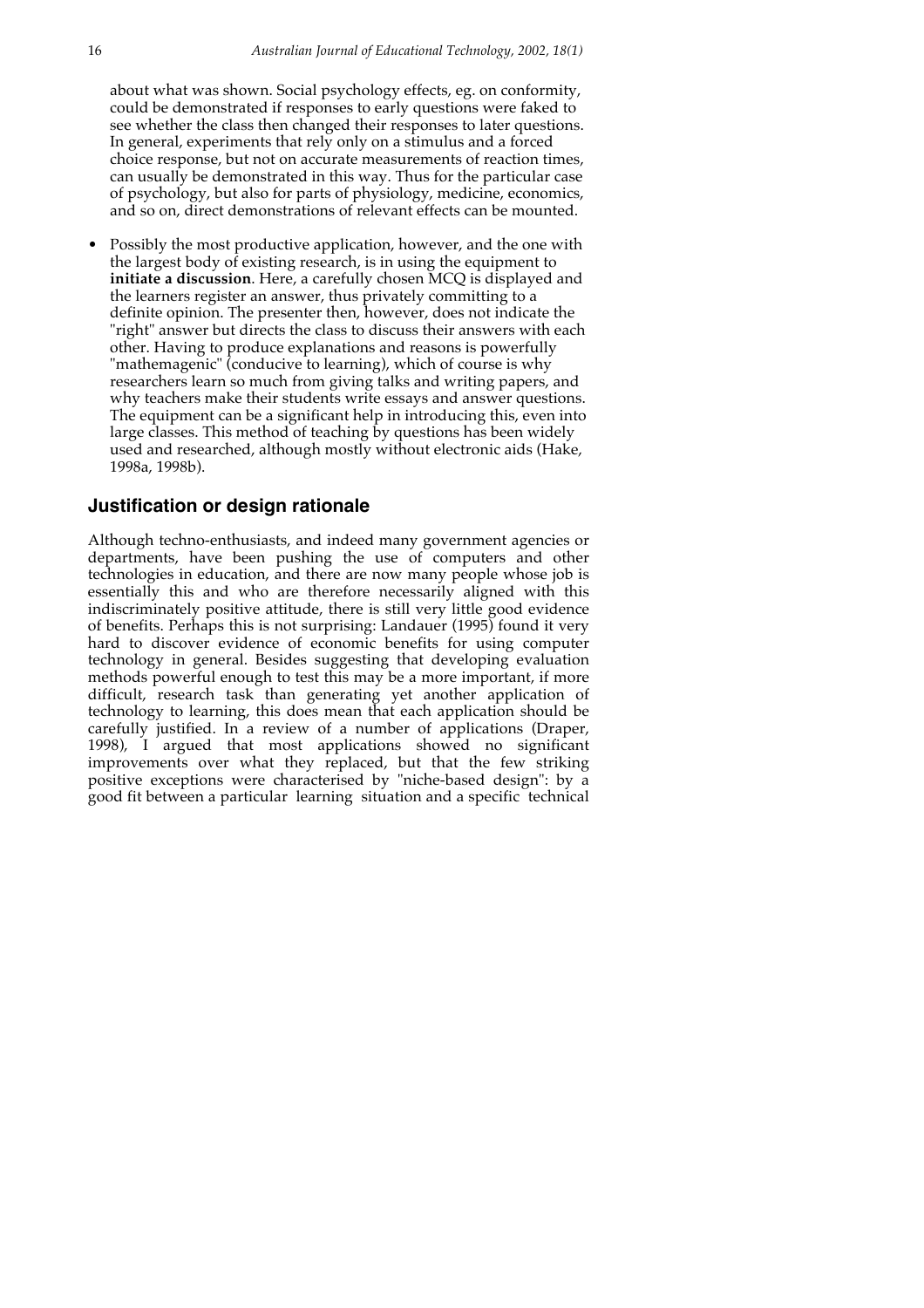solution. They were projects that had been inspired by identifying a specific weakness in current delivery, and had focussed technology on solving that problem rather than on replacing what had been adequately done before. Can the use of the classroom equipment described above meet the implied standard of justification?

In considering large classes in large lecture theatres, the main problem is usually analysed as to do with the lack of interaction and the consequent extreme passivity imposed on the audience. In terms of Laurillard's model of the learning and teaching process (Laurillard, 1993, p.103), this situation fails to support the iterative interaction between learner and teacher that is one of her underlying principles, and more specifically does not support even activity 2: the "re-expression" by the learner of what the teacher has expressed. (This can be seen as corresponding to the constructivist requirement that learners acquire knowledge by rebuilding it on their own personal, mental foundations. Redescribing it in their own terms is an activity that powerfully promotes this.) Actually, with highly skilled learners and a teacher reasonably in tune with the group, this can nevertheless take place: for instance, where the learners take notes that are not mere dictation, but substantial reformulations of what is being talked about. (This is a reasonable theoretical analysis of the considerable benefits I have often obtained from listening to talks at conferences where I have not asked questions, but have nevertheless learned something useful.) However this degree of skilled, silent interaction is not often present in undergraduate teaching, and large numbers usually prevent learners asking sufficient questions to repair the attunement between speaker and audience, from both a pragmatic (there isn't time for many people to ask questions) and a social (it just feels too embarrassing) viewpoint.

That, then, is the diagnosis offered here of the chief weakness of lecturing to large groups. The handsets and associated equipment offer a way of tackling that weakness by (a) allowing each learner independently to generate an answer (at least a partial instantiation of activity 2), whereas otherwise only the handful who put their hands up really do this; and (b) to register that answer and so maintain the motivation for doing it; and in so doing (c) to affect the course of what happens next. This contingency (dependence of the teacher's behaviour on what the learners do) is true interactivity: one of the underlying principles of Laurillard's model, represented there by the to and fro repetition of activities between learner and teacher. The summed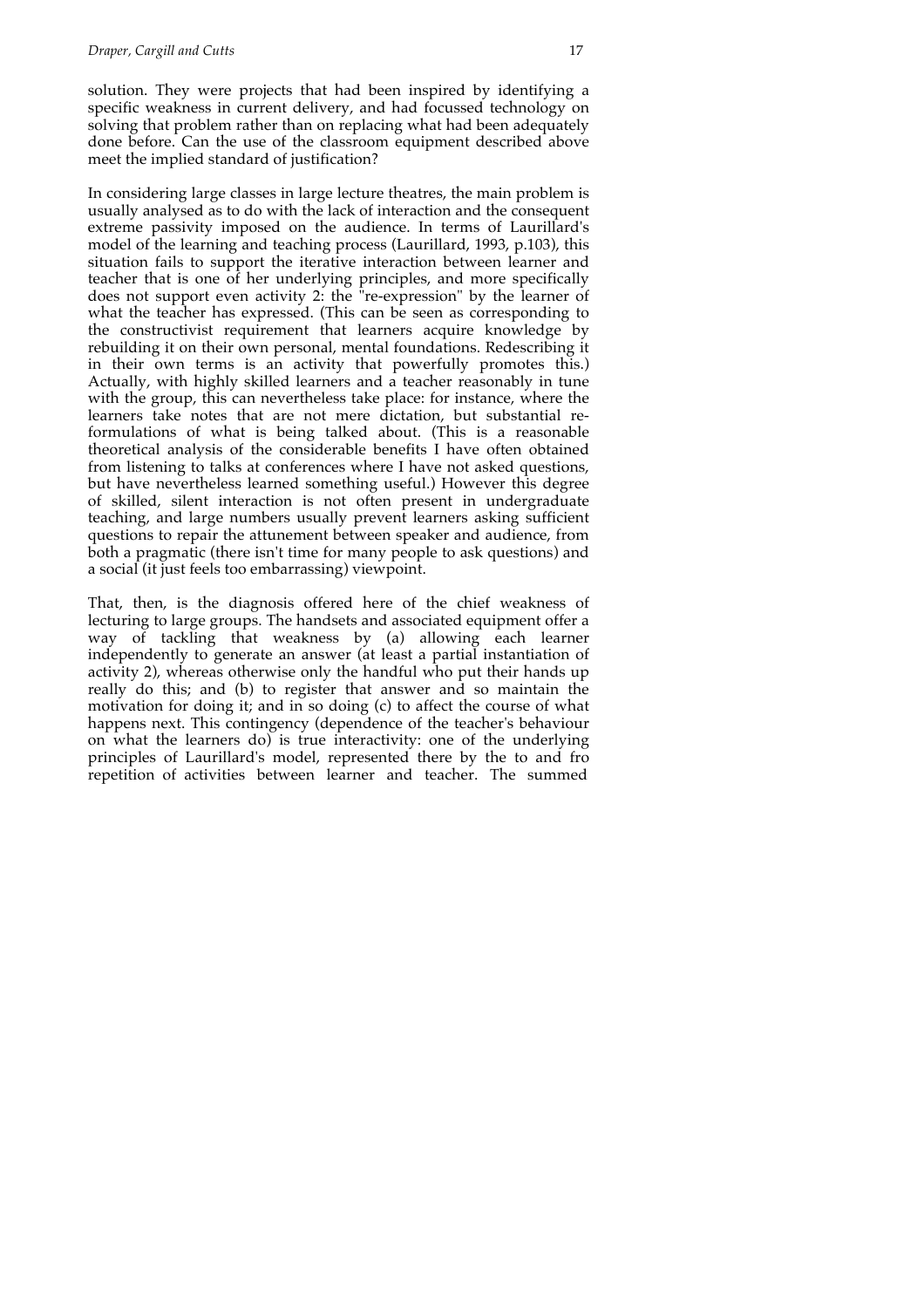responses are real feedback to the teacher, that naturally leads to adjustments and re-attunement if required, and in fact do this better than questions and answers from any subset of individuals. Furthermore the equipment offers an anonymity of response that addresses the shyness that additionally inhibits any interaction.

As mentioned in passing, there are some other reasons for expecting benefits with the types of pedagogic use other than initiating discussions. Formative, summative, and peer assessment could be made more convenient and quicker (and so more affordable for both learners and teachers in terms of time). Starting to build a sense of a learning community could get off to a quicker start, especially in large groups. Demonstrating experimental effects instantly connects the abstract overview given to a personal perception and experience of it: something very helpful to learning both for retention, comprehension, and for a fuller content of learning. The biggest learning gains, however, are likely to come from the much better and quicker feedback from learners to teachers, allowing better attunement of the delivery; and from the method of teaching by questions, ie. of discussions in class (whether in small groups, plenaries, or a combination) initiated by well designed questions and by getting each individual to start by committing to an initial position.

Is the equipment really likely to be any better than the alternatives? The simplest alternative is getting students to give a show of hands. This equipment crucially offers more privacy (it's a secret ballot, and important for just the same reasons). Other rival technologies are to issue each student with a cardboard or plastic cube with a different colour on each face, to be turned to show their "vote"; or with a large sheet of paper divided into a few squares each with a digit in, that the student can hold up in front of their bodies and point to the digit they select. These methods allow only near neighbours to see a student's selection. Thus the electronic equipment offers somewhat better privacy, but the difference may only be crucial with new classes: it is quite possible that with a class grown comfortable with the electronic version, moving over to a cheaper but less private version might not destroy the interactivity. The electronic version also provides faster and more accurate counting of the results: most presenters will only estimate shows of hands to about the nearest 20%, unless they have the patience to pursue and count exactly, even with large groups. The accuracy may have a small but not negligible value in making all participants feel their views count, and are not just lost in crudely approximate estimates.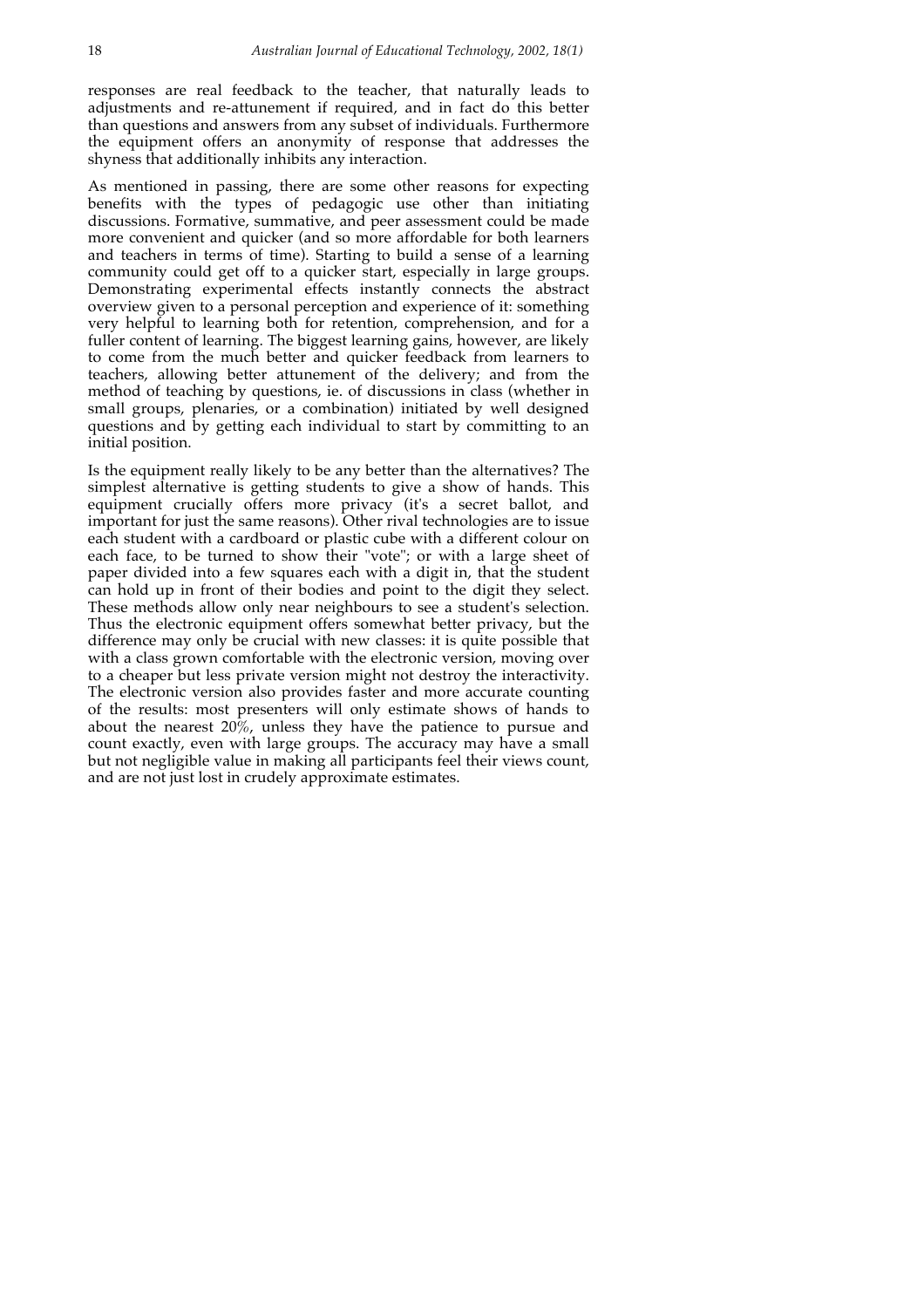In scrutinising this instructional design rationale, note that it does not feature computers in a starring role (although actually one is crucial to tabulate the results): the instructional design mostly isn't in the equipment or software, but in how each teacher uses it. That is a lesson which perhaps the rest of the learning technology field should take more to heart if the aim is in fact to improve learning rather than to promote the glamour of machines. On the other hand, note too that this design does not fit with a simplistic interpretation of the slogan "learner centred". Improved learning and the learners are the ultimate intended beneficiaries, but one of the important ways that end is achieved is by first serving the teachers better, by giving them much better, faster, and more detailed information on what the learners are thinking now, and where their problems are at each point.

#### **Prospective explorations**

There is a considerable history and community of practice in using such equipment in the specific area of promoting discussion (the last of the pedagogic uses listed above) and so improving student understanding in science and engineering at the school and early university levels (eg. Hake 1998a, 1998b). The authors have obtained sufficient equipment for several lecture theatres, and are about to begin exploratory studies, particularly with a view to exploring the range of applications, and how far its utility can be demonstrated beyond its best established application area. We hope to trial its use in all of the pedagogic modes listed in the first section, in two universities (Glasgow and Strathclyde), in at least two disciplines (psychology and computer science) in both universities together with several others as opportunities arise, at various levels (years) in undergraduate programmes, and in a range of group sizes from 300 students downwards. (The biggest need and the biggest potential gains are in the largest group sizes, but innovation is of course a lot "safer", ie. easier to manage, in smaller groups.)

The exploratory studies should yield practical knowledge such as question banks for the participating disciplines, and how much support is needed for first time use (a new lecturer and students who haven't used the equipment) and for regular use. They will also yield evaluation results on what benefits can be demonstrated. We hope to use a version of the method of Integrative Evaluation (Draper et al. 1996) to address both these aspects.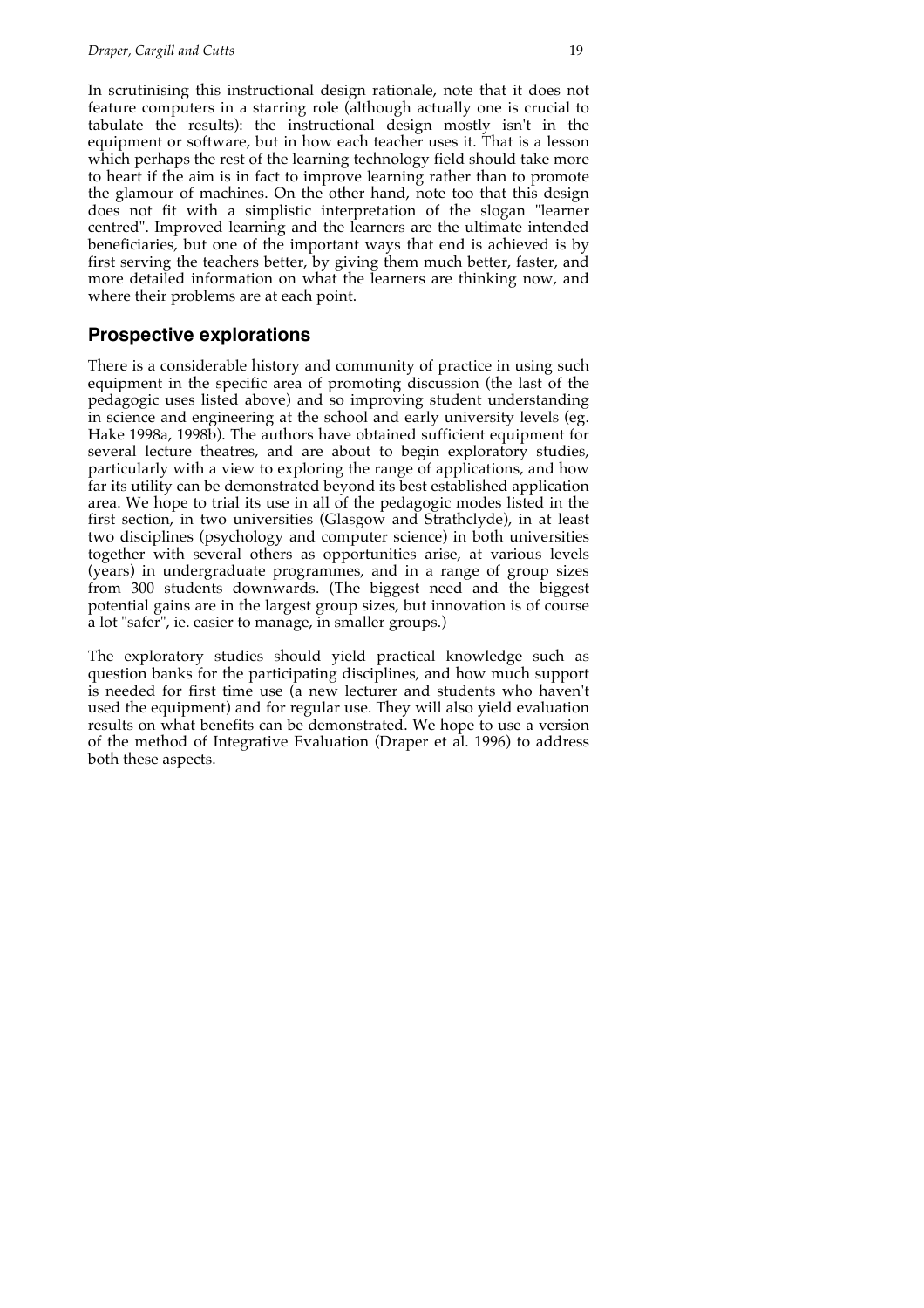### **Interactivity**

According to Jim Boyle (personal communication), students are generally, although not universally, enthusiastic about this approach, even over long periods (eg. regular use throughout a year). When asked if they regard the interactive equipment as an advantage or not, classes typically show a spread of opinion such as 70% for it, 20% indifferent, 10% definitely opposed to it. Investigating more deeply than general student preferences will require more, and more sophisticated, measures.

Some of the most important evaluation issues can be organised around the notion of interactivity. Some researchers tend to an almost mechanical interpretation of interactivity, eg. counting the number and branching ratio of choice paths for users in multimedia learning software (Sims, 1997; Hoyet, 2000). With this equipment, that corresponds to the number of questions put to the learners for them to respond to, regardless of their content. It also corresponds to the effects we may well see of novelty, of the perception that the teachers are taking special trouble over the teaching (the Hawthorne effect; Mayo, 1933), or simply of physiological arousal (the physical activity involved in pressing buttons, ie. mechanical interactivity) which has led to the heuristic rule of not lecturing for more than 20 minutes without a pause, having the audience move around periodically, etc. On the other hand, if we believe in the Laurillard model, then the important factor would probably be the amount of time each learner spends on activity 2 ("re-expression"): so using the handsets should be better than a non-interactive monologue, but not as good as time spent in peer discussion (open-ended verbal responses rather than selecting one of the digits on the handsets). In other words, the measure of it would be the number of mental and verbal responses a learner makes (in discussion) rather than the number of button presses on the handset. On the other hand again, if what is important about "interactivity" is actually changing what happens by visibly affecting the teacher (ie. genuine human-human interaction with the actions of one party being contingent on those of the other), then it will be changes to what the session is used for as a result of responses to questions near the start that predict the largest learning gains. Varying approaches in classes, and taking independent measures both of learning and of enjoyment or alertness should eventually allow such questions to be decided. Measures taken over time (eg. weeks) should allow any halo and Hawthorne effects to be independently identified, if they are present, with enthusiasm decaying as the novelty wears off, or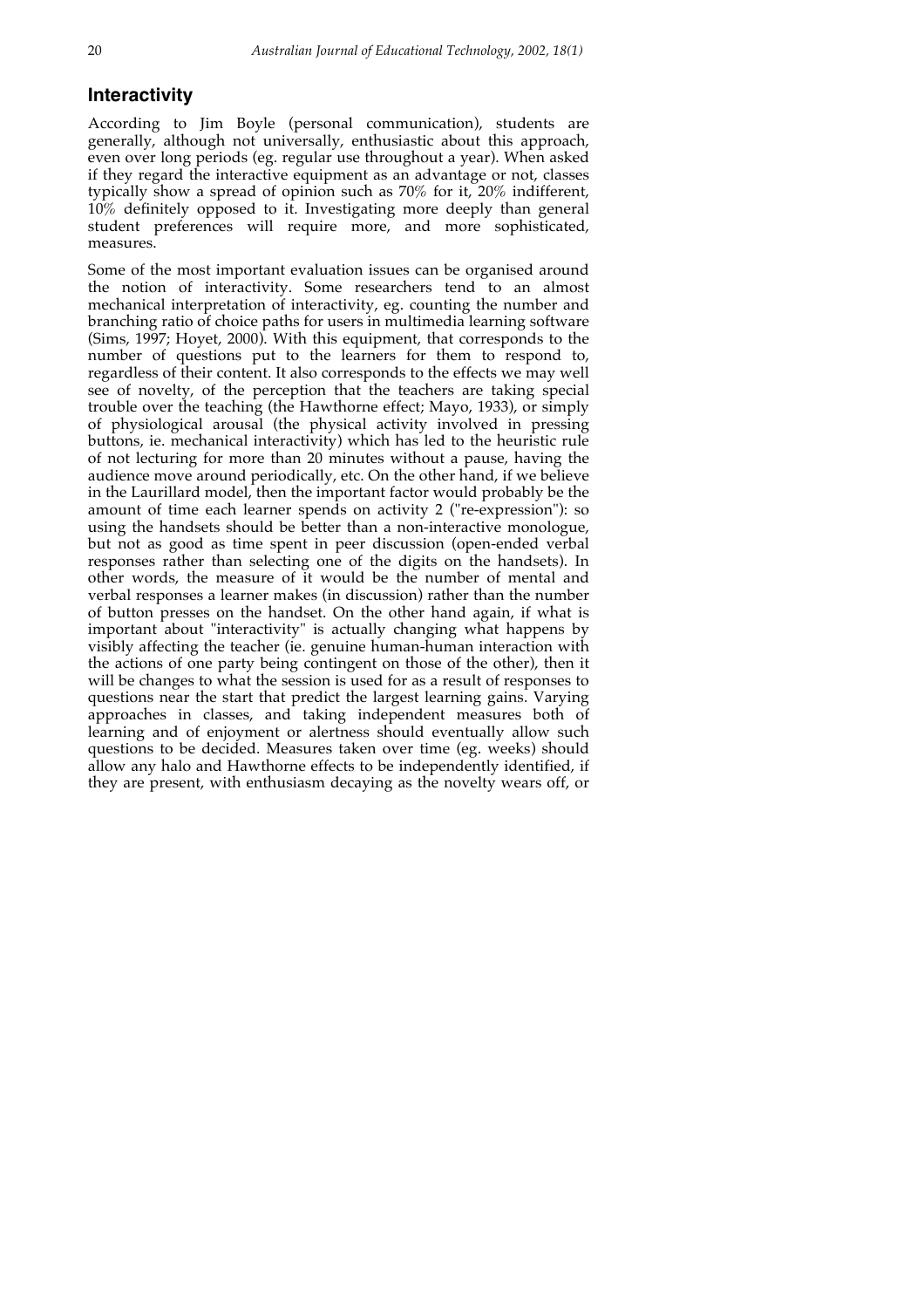performance being independent of the learning activity tried and only dependent on the perceived interest of the researchers.

## **Other technical details**

There are some further detailed issues that arise, and could be investigated. The particular equipment used transmits not only a digit to signal the learner's selected response to the question, but also a confidence level (high, medium, or low), and an ID for that handset which may or may not have been arranged with a known mapping to the student's identity. Furthermore the number of attempts each learner makes at the question before the cut off time may be recorded. The GRUMPS (2001) project is interested in exploring data mining of records of such student interactions, though that involves negotiating issues of privacy and data protection with the students. We are writing software to smooth the integration of the equipment with other lecture facilities (eg. the use of *PowerPoint* presentations), and with keeping records of the interactions.

There seem to have been a variety of particular equipment used in the past, and more than one type is currently available. For instance a onebutton system has been used (Massen et al., 1998), though that required each response option for a question to be attended to separately. Various numbers of buttons are offered in other equipment, and sometimes the ability to enter multi-digit responses and transmit them as one number. Wired, radio, and infrared implementations have been used. Currently infrared proves cheapest. Already technically feasible, though not yet financially attractive, is the solution of equipping every student with a radio-linked PDA (eg. palmtop computer). Functionally, the features that can matter to further pedagogical tactics include: entering multidigit numbers (eg. to identify the student), entering a sequence of digits to specify a sequence or set of response options rather than exactly one as an answer, and free text entry. When the latter becomes widely available, we can at last address a fundamental problem of discussion groups (such as research seminars) where many people want to ask a question: which is the best question to take for the group as a whole? Using only voice, we cannot know what the set of candidate questions is without having them asked. With textual group responses, everyone's questions could appear in front of the speaker and/or facilitator, and could then be grouped, sequenced, and sorted by priority. Meanwhile, as the technologies (especially radio communication techniques)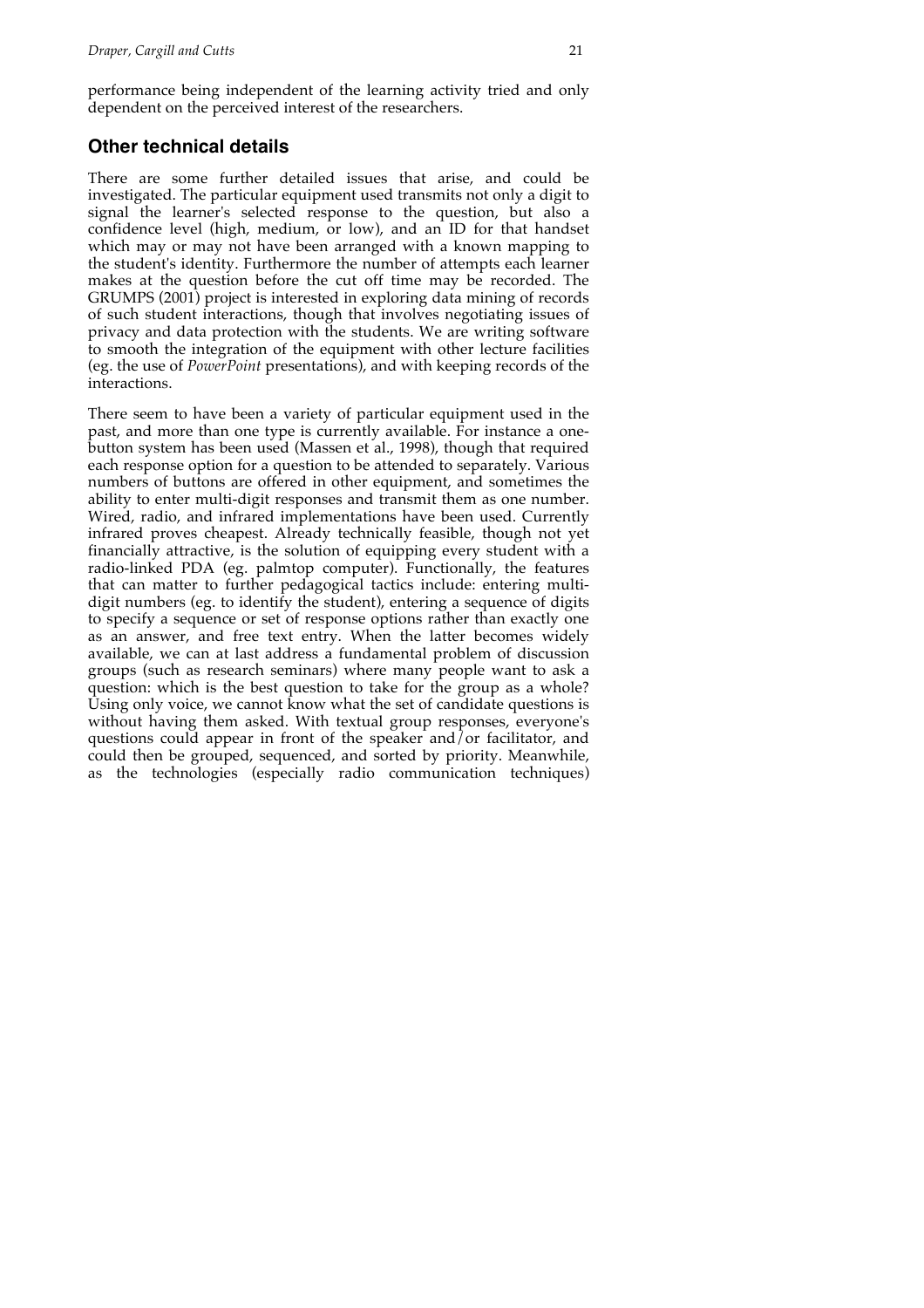advance rapidly, we can focus on how we would use additional functions, and what their pedagogic rationale is.

#### **Conclusion**

The studies in prospect with this equipment should eventually allow us to pronounce on the validity of the design rationales presented in this paper. These studies will use measures of learning outcome, attitudes, and engagement as dependent (ie. output) variables. They may range over, as independent (ie. input) variables, two or more universities, three or more levels of university class and so student experience, two or more academic subjects, class sizes up to 300, and all the pedagogic strategy types described above.

#### **Acknowledgements**

This work is being supported in part by the EPSRC funded grant to GRUMPS (GR/N38114), and also in large part by the University of Glasgow, both directly and through the TLC project. Many thanks to Prof Jim Boyle of Strathclyde University, whose rich existing experience with this equipment gives us confidence in proceeding, and many practical tips. We look forward to collaboration with him, and with David Nicol who has done a pioneering evaluation of Jim's work. Thanks also to Michael McCabe, Mae McSporran, and the anonymous referees for points that have been incorporated into this version.

## **References**

Cohen, P.A. (1980). Effectiveness of student-rating feedback for improving college instruction: a meta-analysis. *Research in Higher Education*, 13, 321-341.

Draper, S.W. (1998). Niche-based success in CAL. *Computers and Education*, 30, 5-8.

- Draper, S.W., Brown, M.I., Henderson, F.P. and McAteer, E. (1996). Integrative evaluation: An emerging role for classroom studies of CAL. *Computers and Education*, 26(1-3), 17-32.
- GRUMPS (2001). The GRUMPS research project. http://grumps.dcs.gla.ac.uk/ [viewed 1 Jun 2001, verified 28 Mar  $2002$ ]
- Hake, R.R. (1998a). Interactive-engagement versus traditional methods: A sixthousand student survey of mechanics test data for introductory physics courses. *American Journal of Physics*, 66(1), 64-74.
- Hake, R.R. (1998b). Interactive-engagement methods in introductory mechanics courses. Submitted to *Journal of Physics Education Research*.